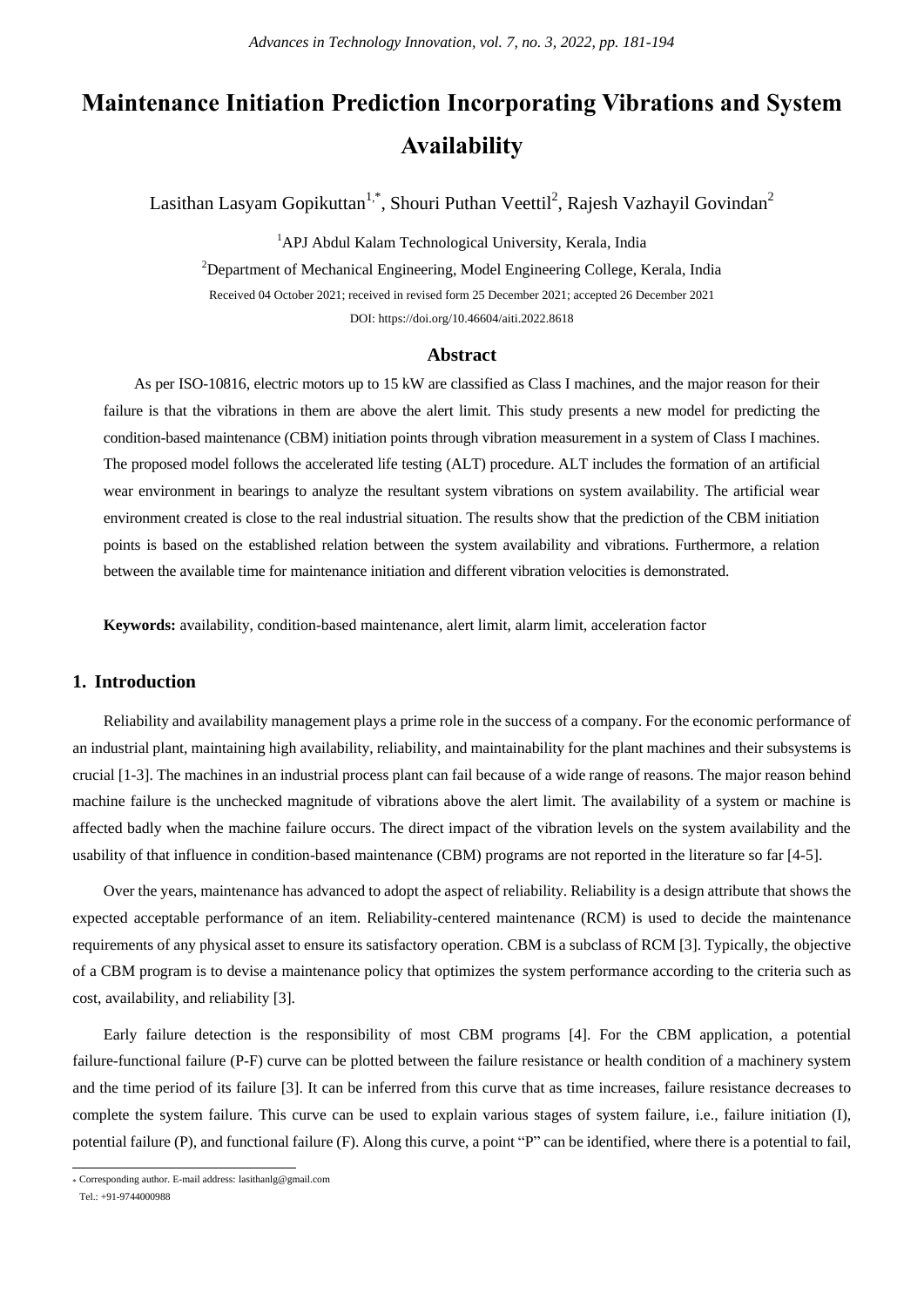and a point "F" beyond "P" can be detected, where the system will not perform as expected. After the point "P," the health condition decreases rapidly. There is no hard data to define P-F intervals [3]. Therefore, the best strategy is to employ methods that could effectively ascertain the machine condition before the potential failure occurs, and this should permit scheduling the repair activity before the P-F interval. Shin et al. [5] examined the CBM strategy from various perspectives and addressed the data, procedure, and techniques for implementing the CBM approach. Li et al. [4] proposed a CBM model for assuring average system availability and plant safety.

Electrical motors are integral parts of the majority of the machines installed in an industrial plant [3, 6]. The failure of any one of these motors degrades the machine performance, which, in turn, influences the overall plant availability. Manjare et al. [6] reviewed machine learning (ML)-based fault detection techniques and predictive maintenance (PdM)/CBM strategies for electrical motors used in industrial plants. Furthermore, the vibration data acquired from accelerometer sensors are extensively used for data analysis. Kumar et al. [7] presented a comprehensive review of various faults in electric motors, failure causes, and advanced condition monitoring and diagnostic techniques. However, the availability aspects associated with the failure of electric motors and maintenance initiation points are not considered in these studies.

In this experimental study, the deterioration in a system of electric motors with five HP-rated power Class I machines is simulated by deliberately creating the vibrations above the alert limit. An analysis is performed for the values of the alert and alarm limits of vibration velocity (root mean square (RMS)). The alert limit corresponds to the failure initiation, and the alarm limit corresponds to the potential failure for the system [3]. The maintenance initiation points for CBM are defined only in accordance with the shrinkage pattern of system availability with the vibration velocity for a particular system load. The maintenance initiation points of CBM for different system loads are predicted according to this relation. The proposed approach can be applied to accurately predict the value of vibration velocity (RMS) for the maintenance initiation points of Class I machines.

The frequent failure of certain Class I machines in an industrial process plant is mainly due to bearing wear, which gives rise to vibrations in the machines. As the wear increases, the system vibration level increases. In this study, the system failure is simulated by artificially wearing the bearings. The resultant vibration velocity is measured as a time series. The time recorded during the experiment is changed by suitable transformation to the corresponding useful life under normal operating conditions of the machines. This study establishes a relation between the vibration velocity and the projected useful life period of the bearings in the system for different possible system loads. From the value of a maintenance initiation point of vibration velocity for a possible system load, the corresponding life of the bearings in the system can be calculated.

By considering possible system loads, this study establishes a general expression between the available maintenance initiation time for CBM and the vibration velocity for the system under consideration. In the expression, the vibration velocity considered is less than the defined value of maintenance initiation vibration velocity.

The remainder of this study is organized as follows. Section 2 provides a detailed review of the extant literature. Section 3 explains the experimental setup of a Class I machine and the loading arrangement for the same. The experimental procedure of the accelerated life testing (ALT) and vibration measurement is also explained in this section. Section 4 details the experimental data and failure analysis; also, the system availability is modeled in terms of vibration velocity (between alert and alarm limits), and the resulting curves are plotted. The equations for the available maintenance initiation time and the value of maintenance initiation points of the system are established in this section. Finally, Section 5 concludes this study by summarizing the findings.

## **2. Literature Review and Background Study**

The term "reliability" can be defined as the probability that under the stated operating conditions, a system or equipment will perform its intended function satisfactorily for a specified interval [2]. The general expression for reliability with time period *t* and failure rate  $\lambda$  [2] is given by: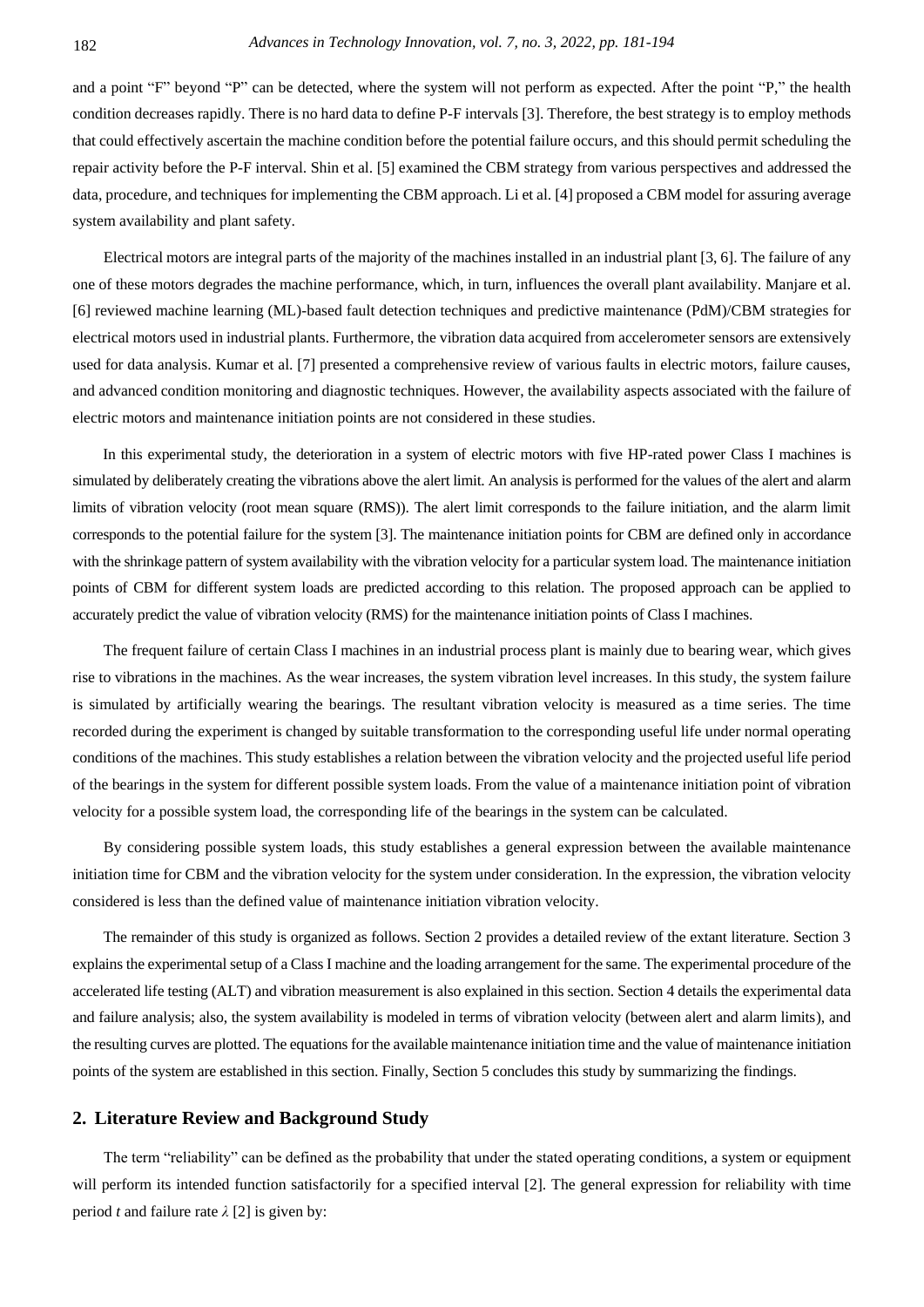$$
R(t) = e^{-\lambda t} \tag{1}
$$

where  $\lambda = 1/MTBF$ . *MTBF* refers to the mean time between failures. From Eq. (1), it can be inferred that as system failure resistance decreases, its reliability decreases.

The term "availability" is used to indicate the probability of a system or equipment being in operating condition at any time *t*, given that it is in operating condition at  $t = 0$  [2]. To make a system in operating condition at time period *t*, it must be functional. In other words, it must not fail, and if there is a failure at *t*, it must be repaired. Thus, availability involves the characteristics of both reliability and maintainability. The latter is defined as the probability of repairing a failed system or component in a specified period [2]. Availability features allow the system to stay operational even when faults occur, whereas reliability means it is likely to perform perfectly, and maintainability implies that even if something does go wrong, it can be rectified effortlessly [2-3]. The general expression for the system availability *A* is given as Eq. (2) [2]:

$$
A = \frac{MTBF}{MTBF + MTTR} = \frac{1}{1 + \lambda \times MTTR}
$$
\n<sup>(2)</sup>

where *MTTR* refers to the mean time to repair.

Vibration monitoring might be considered the grandfather of CBM/PdM and provides the foundation for the CBM programs of most facilities [3, 8-9]. Bianchini et al. [10] conducted an experimental study for CBM through vibration monitoring on submersible well pumps following vibration severity standards such as ISO 10816-7 (2009). However, in their study, the availability of pumps corresponding to the vibration level was not set. Sulaiman et al. [11] investigated the effect of high vibration (above acceptable limit) in gas turbines installed in Al Ghubra Power & Desalination Company and suggested using online condition monitoring methods to determine the running condition of gas turbines in advance to plan maintenance activities to avoid sudden failure of the turbine.

In industrial situations, the process plants often operate with certain machines, which can be classified as Class I, II, III, and IV on the basis of vibration severity standards ISO 10816 and whose failure is mainly due to severe vibrations. The standard provides a reference for evaluating vibration severity in machines operating over the range of 600 to 12,000 RPM [8-9]. These machines are often subjected to more than the acceptable limits of vibration, which invariably leads to an increase in their failure rate, especially in the case of components with rotating parts. Rotating machinery is extensively used in today's industries, and some of these are extremely critical for the successful operation of the plant. The machine collapse may result in costly downtime of the plant. The faults in rotating machinery, such as machine being out of balance or alignment, gear fault, resonance, bent shafts, bearing failures, mechanical looseness, can be identified by measuring and analyzing the vibration generated by the machine [8-9].

The rolling element bearings in rotating machinery allow a relative movement and bear shaft load [12]. The life of a bearing depends on its use, and its expected life is solely based on experience [13]. The main cause of failure of industrial bearing is rolling contact fatigue (RCF). The RCF wear mechanism involves false brinelling, characterized by plastically formed indentations, which are generally caused by vibration due to overload. The cause of the wear is that lubricant is squeezed out between the contact area of rolling elements and raceways, resulting in direct metal-to-metal contact. Vibration causes wear of the surfaces in contact, and fine abrasive particles are rapidly produced, which results in a characteristic groove with the oxide acting as an abrasive [14].

Failure analysis of the bearing can be investigated by making artificial defects on various elements of the bearing and analyzing it with a vibration signature tool for monitoring its condition [15]. Usually, life testing under normal operating conditions of mechanical parts with high reliability is expensive in terms of both capital and time. Hence, it is desirable to accelerate the testing procedure for gathering the failure data. The chief objective of accelerated testing procedures is to reduce the time required for life testing by strategies such as intensified stress levels.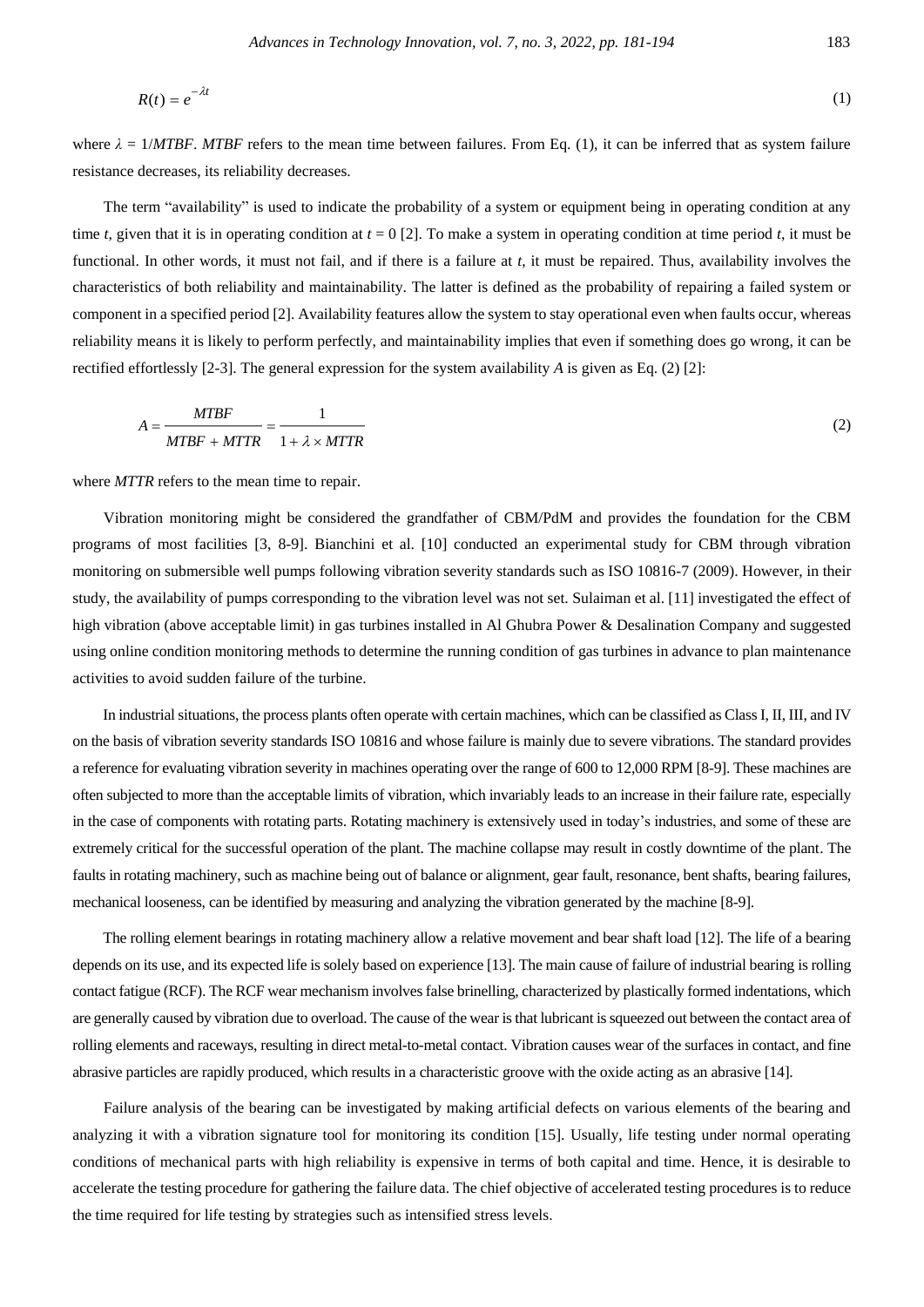Physical acceleration or true acceleration means that operating a unit at high stress produces the same failures that would occur at typical use stresses, except that they happen much quicker. Then, by extrapolating the results suitably to the "normal use" conditions, a reasonably accurate estimate of the life of the component under the "normal use" conditions can be obtained [2, 16]. However, the issue of prediction accuracy associated with extrapolating data outside the range of testing has not yet been addressed comprehensively [16]. Acceleration factors show how the time -to-fail at a particular operating stress level (for one failure mode or mechanism) can be used to predict the equivalent time-to-fail at a different operating stress level [17-18].

Thus, an efficient diagnosis system is needed to predict the condition and consistent lead time of the machine. Vibration analysis is a method used for monitoring the condition of the machine. Effective vibration signal extracting techniques, therefore, have a critical part in diagnosing a rotating machine. In detecting early fault generation, frequency domain features in the vibration signals are generally more effective as compared to the time domain features [19]. Tools such as neural networks, hybrid systems, and fuzzy logic are being employed for increasing the effectiveness of fault diagnosis [20].

It is normally accepted that the vibration velocity recorded over the range of 10 Hz (600 RPM) to 1000 Hz (60,000 RPM) provides the finest indication of a vibration's severity on rotating machines [8-9, 11]. As most of the rotating machines operate between 600 RPM and 60,000 RPM, the vibration velocity is the best candidate for vibration measurement and analysis [8, 11], whereas above 60,000 RPM vibration acceleration is only the fine indicator [8, 11]. The RMS value is directly related to the energy content of the vibration and thus its destructive capability [8-9].

The indicators used for the initiation of CBM involve vibration signatures, temperature changes, and process parameters of machining such as spindle speed, depth of cut, and feed rate. By the analysis of these indicators, the failure of the machine can be predicted, and the corrective measures must be performed [21]. The process parameter used in the proposed model is vibration velocity (RMS), and its influence on system availability was analyzed.

The remaining useful life (RUL) is the life period left on any system of machines at a particular time of operation [3]. From a specific time of operation of the system, the RUL is the time period up to its functional failure. By taking RUL into account, a plant engineer can schedule system maintenance, which can avoid unexpected system downtime. Because of this, the prediction of RUL has the highest priority in CBM programs. The method used to calculate RUL depends on the kind of data available [3]. Coppe et al. [22] proposed the use of a simple crack growth model is proposed to predict the system RUL influenced by the fatigue failure mechanism. Kang et al. [23] implemented an ML-based approach for automating the prediction of RUL of equipment in continuous production lines. Han et al. [24] developed a method for RUL prediction for manufacturing systems using a mission reliability-oriented approach based on the functional dependence of components.

In this study, the alert limit of vibration, alarm limit of vibration, and the system availability are considered for defining the maintenance initiation points of CBM for Class I machines of specific power rating. A relation is established between the system availability and the process parameter vibration velocity (RMS). It is observed that the system availability starts to decline at a point much before the alarm limit of vibration (potential failure), and the maintenance is initiated at this point for the proposed model. From this point onward, the reliability begins to drop rapidly. The time available for maintenance initiation can be predicted from a given level of vibration, which is less than the defined value of maintenance initiation vibration level. The functional failure occurs beyond the potential failure and is not considered in this study [3].

It is evident that even though the relation between vibration velocity and system availability can be deduced, no study has predicted the time available to initiate the CBM from a given level of vibration of the machine [4, 25]. In this study, an attempt is made to ascertain the time available for initiating the CBM by having a measure of the vibration level.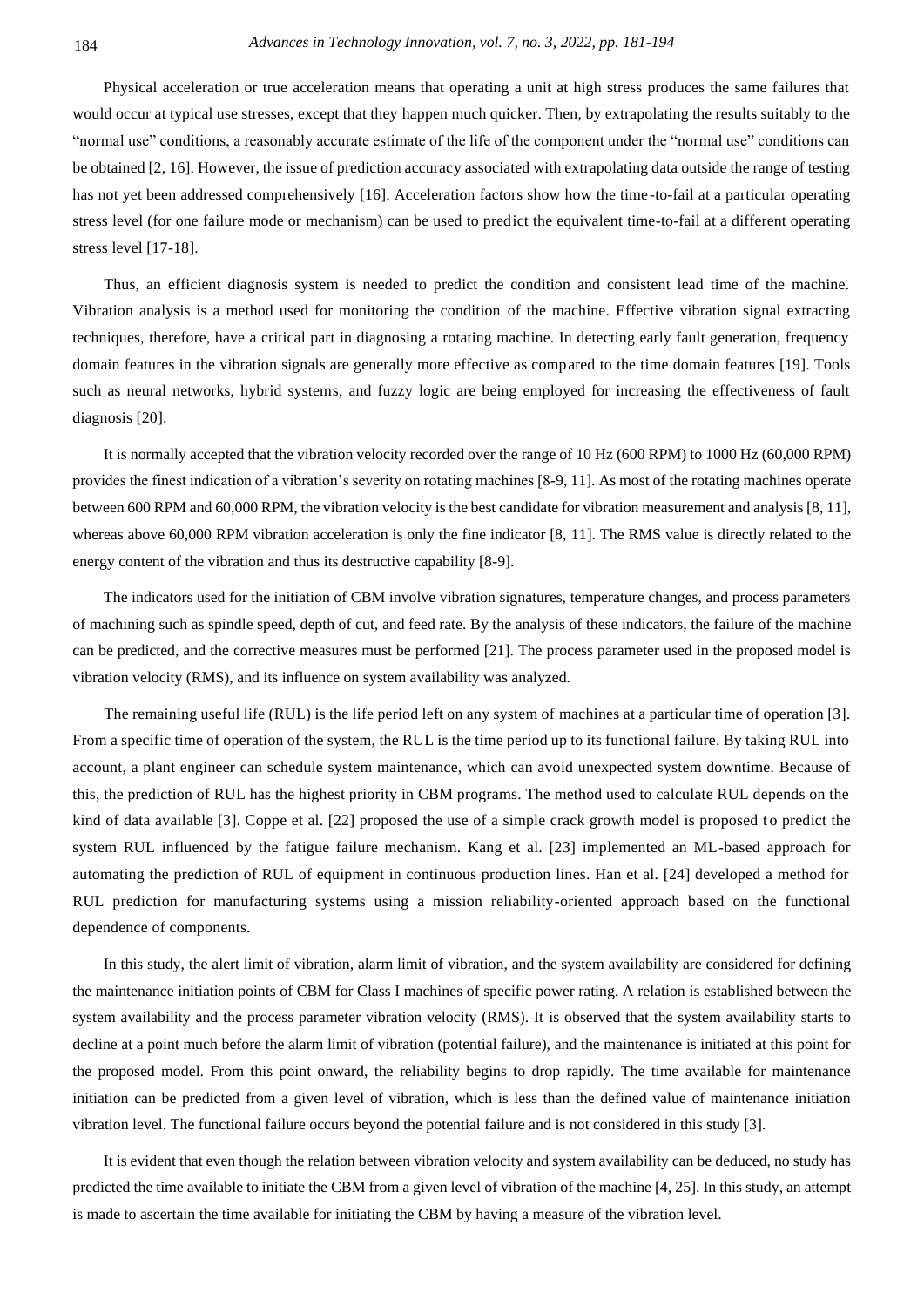## **3. Experimental Setup and Design of ALT**

According to the vibration severity standards table for ISO 10816 [8-9], Class I industrial machines are individual parts of engines and machines, integrally connected with the complete machine in its normal operating condition (electrical motors of up to 20 HP are typical examples of machines in this category). According to ISO 10816, the speed of rotation of Class I machines lies in the range of 600 to 12,000 RPM.

On the one hand, the upper limit of vibration for a good operating condition, defined as the good operating limit, is 0.71 mm/sec, and for a satisfactory condition, defined as an acceptable or alert limit (failure initiation), is 1.8 mm/sec (Table 1). On the other hand, the corresponding value for the unsatisfactory condition of vibration level, defined as the alarm limit (potential failure), is 4.5 mm/sec. Above the alarm limit, potential failure leads to a functional failure, and some functions of the asset stop working [3]. Therefore, the failure probability of machine components subjected to vibration can be defined such that the failure probability is zero for vibration levels below the alert limit and 100% as it reaches the alarm limit.

Three-phase squirrel-cage induction motors are widely used as industrial drives because they are self-starting, reliable, and economical [8]. Around 70% of the failures that occur in electric motors are mechanical in nature [26]. The bearing failure is the leading cause  $(-51\%)$  of most mechanical failures [27]. The causes of bearing failure include excessive loads, overheating, true and false brinelling, spalling, contamination, lubricant failure, loose and tight fits, corrosion, and misalignment [9]. The contamination is caused by foreign substances getting into bearing lubricants or cleaning solutions. Examples of such foreign substances include dirt, abrasive grit, dust, and steel chips from contaminated work areas. Solid particle contamination is a serious problem in all industrial sectors, which causes wear in contact surfaces [28].

The wear happens in the inner and outer races of the bearing, and when the ball passes over these races, the phenomenon called "ringing" occurs, which is similar to the vibrations in a car moving on an irregular road. As wear increases, vibration increases. The vibration standards ISO 10816 can be used as a reference for evaluating the severity of vibrations. The proposed model creates the wear in the raceways of the bearing of a Class I machine intentionally, and the resultant vibrations above the alert limit can be measured and recorded using vibration measurement systems.

Figs. 1(a)-(b) indicate the line diagram and the photograph of the practical setup used for experimentation. It consists of a delta-connected three-phase induction motor, a long shaft with necessary detachable couplings at the ends, bearings and brackets, and a mechanical loading mechanism with cooling accessories. The rated voltage, current, power, RPM, and frequency of the motor used are 415 V, 7.1 A, 5 HP, 1440 RPM, and 50 Hz, respectively. Similarly, the shaft material used is EN32 grade steel with a diameter of 18 mm and a total length of 75 mm. The shaft is connected to the motor using a flexible element jaw coupling, and a spider rubber bush is placed on the inside of this coupling. The shaft is simply supported at the two bearings, which are placed inside two bearing brackets. The distance between the bearing ends is 65 cm. A brake drum is mounted on the shaft at a distance of 56 cm from the bearing bracket 1.

The bearings used are deep groove ball bearing SKF 6202 Z. The inside diameter of the bearing is 15 mm, and accordingly, the diameter of the shaft when it passes through the bearing portion is reduced to suit this value. As per the data sheet of SKF 6202 Z bearing, the fatigue load limit (maximum radial load) is 0.16 kN. For analysis purposes, the bearings fitted inside the bearing brackets 1 and 2 are referred to as bearing 1 and bearing 2, respectively. During experiments, the failure of bearing 2 is created by developing the wear in it by adding C10 coarse (10-micron grain size) silicon carbide paste between its inner and outer races.

| Operating condition of Class I machines | Vibration velocity in mm/sec<br>(RMS value) |  |
|-----------------------------------------|---------------------------------------------|--|
| Good                                    | $0.28$ to $0.71$                            |  |
|                                         |                                             |  |
| Satisfactory (acceptable)               | 1.12 to 1.80                                |  |
| Unsatisfactory (monitored closely)      | 2.80 to 4.50                                |  |
| Unacceptable                            | 7.10 to 45.90                               |  |

Table 1 ISO 10816 vibration severity levels for Class I machines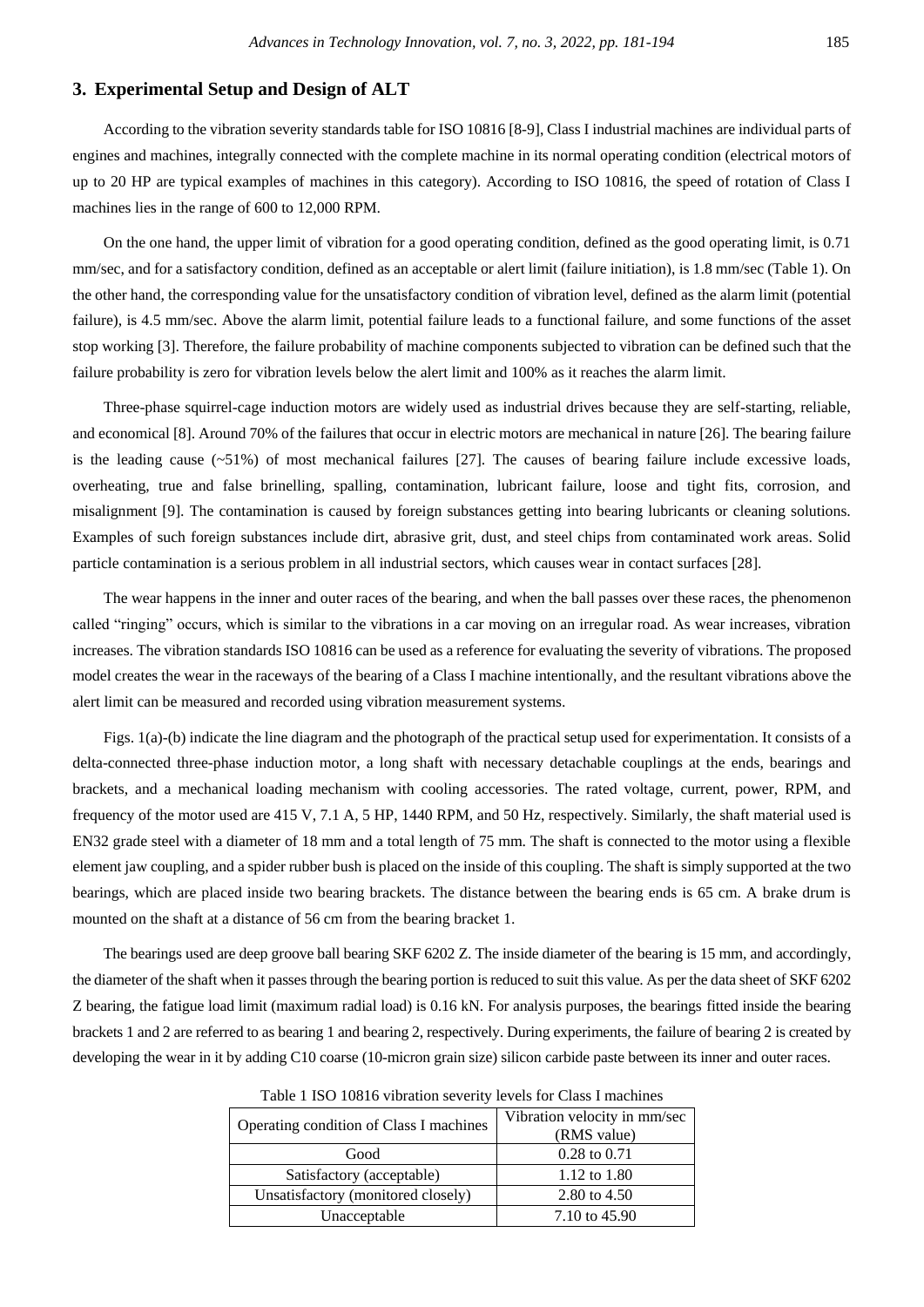



Fig. 1 Experimental setup for vibration measurement in Class I machines

The shaft design is based on the combined torque and bending moment (static analysis). On the basis of the design, the appropriate shaft diameter is calculated as 18 mm. A modal analysis of the combined system involving the shaft and the brake drum is performed using ANSYS software. The analysis revealed "n" modes of vibration and corresponding natural frequencies. The natural frequencies of the system obtained for the first and second modes are 166 Hz (9,960 RPM) and 332 Hz (19,920 RPM), respectively. The natural frequencies are observed to have an increasing trend for further modes of vibration. In this study, a variable frequency drive (VFD) is used between the motor and input three-phase supply to fix the motor speed at 1,465 RPM. Also, the ratio of the motor's applied voltage and applied frequency is set as 8.3 V/Hz. As the natural frequency values obtained for all the modes of vibration for the designed system are noted to be much higher than 1,465 RPM, the resonance condition is avoided to make the design safe.

The loading arrangement used is illustrated in Fig. 2 and consists of a brake drum, brake shoe, and loading wheel. The material of the brake shoe is compressed asbestos, and that of the brake drum is EN8 grade steel. The brake drum is connected to the shaft at a distance of 56 cm from the bearing bracket 1. The brake drum has a diameter of 150 mm and a thickness of 40 mm. The loading of the motor is achieved by turning the loading wheel, which makes the brake shoe inside the brake shoe bracket to press against or pull away from the rotating hollow brake drum. The system load applied is noted from the load indicator dial. The hinge, brake shoe bracket, and bearing bracket are made of mild steel. The electric motor, bearing brackets, brake shoe bracket, load indicator, hinge, and cooling water arrangement of the brake drum are mounted on a frame made using a light gauge rectangular hollow cross section galvanized iron tube (IS1239). Rubber bush dampers are used for vibration isolation from the floor.

During loading, because of the friction between brake drum and brake shoe, heat is generated inside the hollow brake drum. It is removed by constantly circulating cooling water through the hollow brake drum. The water flow is controlled by a ball valve. The temperature of water at the inlet and exit are measured using K-type thermocouples, and the steady readings obtained are 27°C and 63°C, respectively.



Fig. 2 Line diagram for loading arrangements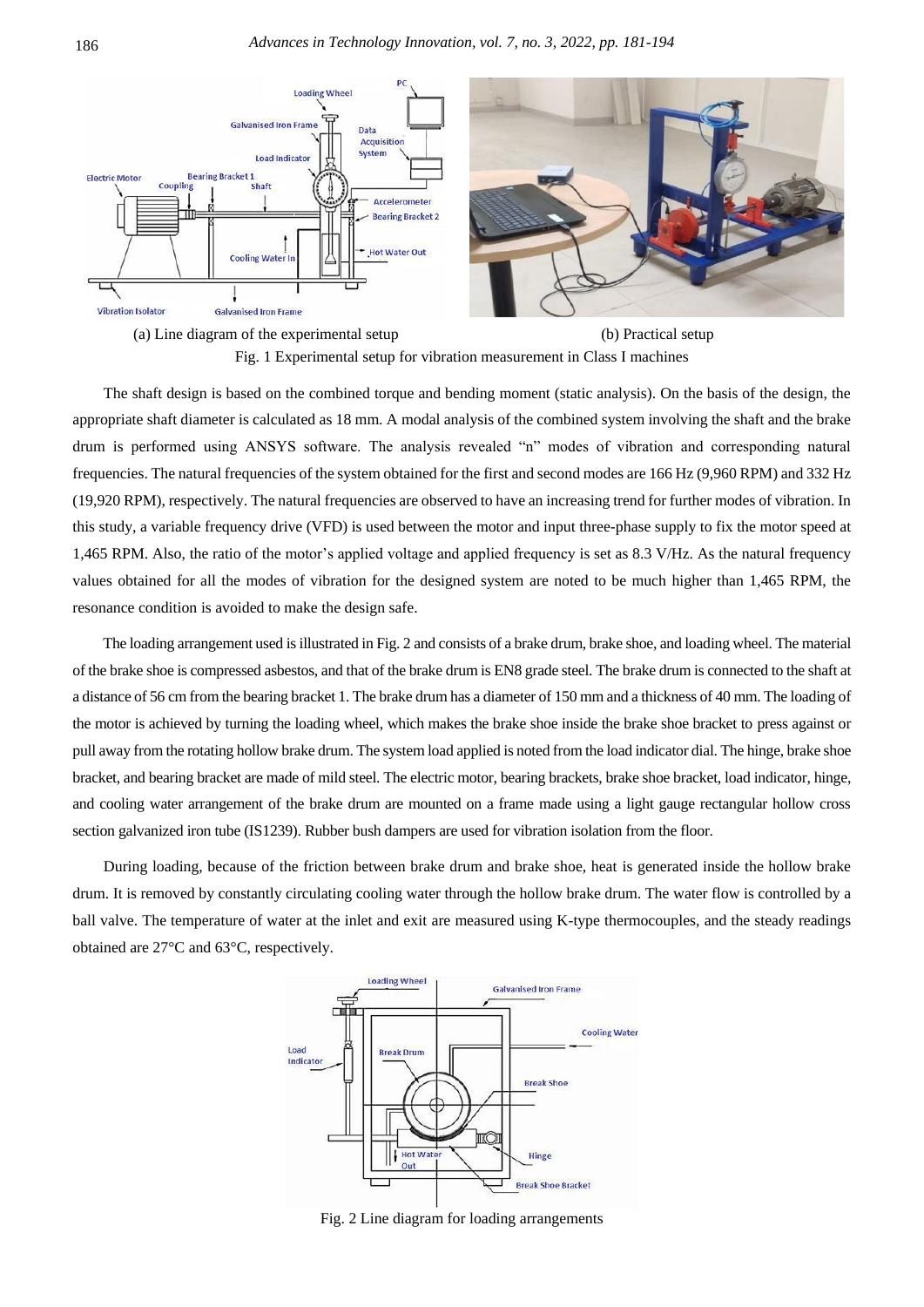The ALT conducted in this experiment follows the procedure detailed in Regattieri's work [29]. The experimental setup is designed such that the failure of bearing 2 is the reason for the failure of the system. Experimental trials are conducted by continuous measurement of the RMS vibration values of the system from the moment the silicon carbide paste is added to the final failure state of the system. During each trial, under a constant radial load, the failure of the system is created by developing the wear in bearing 2. The failure so created is assessed in terms of the induced vibrations of the order of the magnitude above alarm limit vibrations (glut vibrations) in the system by comparing with the vibration severity standards (ISO 10816).

The trials are repeated by changing the radial load on bearing 2 from 14 kg to 18 kg in steps of 1 kg. Eight sets of experiments are conducted under each trial to ensure repeatability. These radial loads are selected such that the fatigue limit of the bearing is never exceeded. The loads on bearing 2 are calculated considering equilibrium conditions of the shaft and assuming a simply supported configuration at bearings 1 and 2.

During the experiments, after the motor starts, the system steadies itself in a few seconds and begins to operate in a stable condition. The vibration level is measured to ensure that there is no vibration interference, such as the vibration of the mounting of the load indicator in the system. Thereafter, 10 g silicon carbide paste is added in bearing 2 between its inner and outer races from the outside to develop the wear in it. The paste is added thrice at the intervals of 5 minutes for every set of the experiment. This results in the failure of the system as observed from the recorded RMS vibration values (Table 1) when the alarm limit is reached.

The system used in the measurement, preprocessing, storage, and postprocessing of the vibration signals consists of an accelerometer sensor, CompactDAQ, a personal computer (PC), and the LabVIEW software (version 2017). CompactDAQ, a data acquisition platform built by National Instruments, includes a broad set of compatible hardware and software; it is a USB-powered plug-and-play type and requires no data card. CompactDAQ integrates hardware for data I/O with LabVIEW software to enable engineers to collect, process, and analyze the sensor vibration data. The accelerometer sensor used is a uniaxial integrated electronic piezoelectric (IEPE; made by PCB Piezotronics). The setup, used to sense the vibrations in a radial direction perpendicular to the axis of the rotating shaft, is mounted magnetically above the bearing bracket 2, where the maximum level of the vibration is obtained. The sensor has the sensitivity of 100 mV/g, measurement range  $\pm 50$ g, resonant frequency 25 kHz, and frequency range 0.5 Hz to 10 kHz.

CompactDAQ is used to acquire and process the analog signal coming from the uniaxial accelerometer sensor. The signal conditioner, which is inbuilt in the data acquisition (DAQ) module, removes noise from the signal and supplies a constant current excitation of 2.1 mA to the accelerometer sensor. CompactDAQ connects to the accelerometer sensor via a wired I/O DAQ module. A shielded twisted pair (STP) cable is used to carry the analog signal from the accelerometer sensor to the DAQ module connected to the DAQ chassis, which, in turn, connects a PC where LabVIEW software is installed (Fig. 3). The function of the DAQ chassis includes the synchronization and transfer of digital signals from the DAQ module into the computer. The synchronization involves determining or enforcing and ordering events on signals. The digital signals from the DAQ chassis can be stored as binary values in the computer. A military standard connector is used to connect the accelerometer sensor to the STP cable. The signals from the DAQ chassis are transmitted through a shielded USB cable to the computer.

In this experiment, the LabVIEW software band-pass filter passes the frequencies of vibration data in the range of 200 Hz to 25 kHz. This software is used to convert the measured value of instantaneous vibration accelerations into instantaneous vibration velocities by integration, and from these instantaneous values, RMS values of vibration velocities are calculated. The RMS value of 51.2k samples of vibration velocity is calculated at each second.



Fig. 3 Block diagram for vibration measurement setup in the proposed system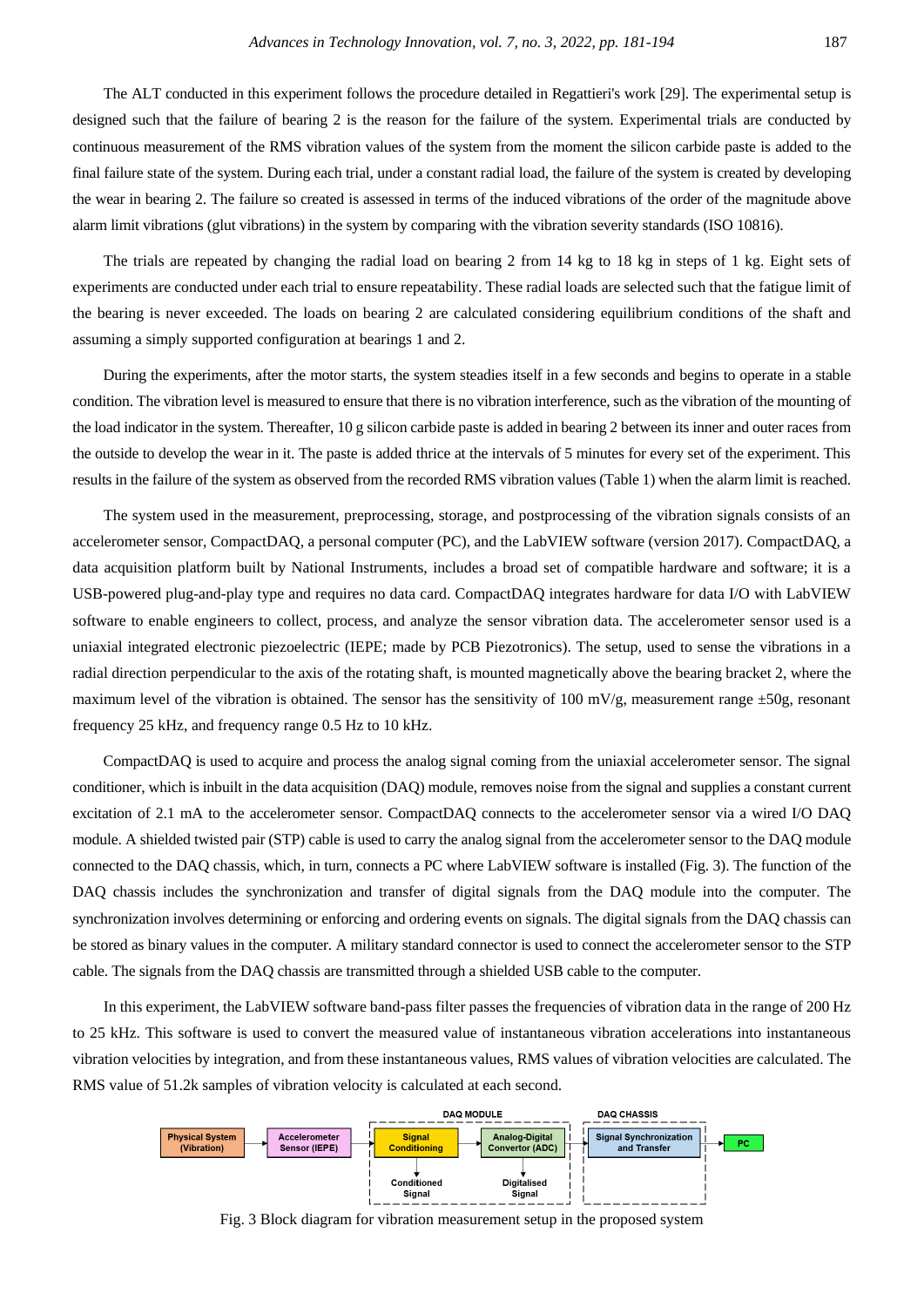The DAQ module used in this experiment is NI 9234 with NI 9171. NI 9171 is the USB interface for powering NI 9234. The DAQ module NI 9234 has the maximum sampling rate of 51.2 kilo samples/sec(*fs*) with an inbuilt hardware-based anti-aliasing filter (low pass) with a cut-off frequency of  $0.45 \times f_s$  (= 23.04 kilo samples/sec). The specifications of the DAQ module are enumerated as follows:

- (1) Four analog input channels
- (2)  $\pm$ 5V input range (from accelerometer sensor to DAQ module)
- (3) Simultaneous sampling
- (4) AC/DC coupling
- (5) Operating temperature: -40°C to 70°C
- (6) Maximum allowed vibration and shock are 5 g and 50 g, respectively.
- (7) Analog-to-digital converter (ADC) amplitude resolution: 24-bit

## **4. Failure Analysis, Discussion, and Results**

The following assumption is made during failure analysis:

- (1) Failure and repair rates for each subsystem are constant and statistically independent [1].
- (2) Failure of machines with moving parts is caused by vibrations alone and occurs when the vibration velocity is above the acceptable or alert limit of vibration.

While loading, a lot of heat is created inside the hollow brake drum because of the friction between brake drum and brake shoe. This heat is removed using a cooling water arrangement. The cooling water from the tank enters inside the hollow brake drum through a PVC pipe, and its flow is controlled by a ball valve. The centripetal force produced by the rotation of the brake drum pushes the hot water inside the drum to exit through a copper tube. The temperature of hot water coming from the copper tube is measured as 63°C.

- (3) The parameter for measuring mechanical vibration is taken as a velocity of vibration. The velocity is the best representation of true energy generated by a machine when the relative or bearing cap data are used [9].
- (4) Availability under consideration is inherent availability or steady-state availability.

The steady-state availability represents the long-term availability after the system settles. At the early stages of operation or before the system settles, it may be wobbly because of the issues in (i) employee training, (ii) determining a genuine/good spare part keeping policy, (iii) determining the number of maintenance personnel, and (iv) optimizing the effectiveness/efficiency of maintenance.

- (5) The life of the bearing is assumed to be 12,000 hours and is taken as the reference life in the analysis [13]. This reference life corresponds to the maximum radial load acting on the bearings used in the experiment.
- (6) The transformations used are linear, i.e., the time-to-fail at high stress is multiplied by a constant (the acceleration factor) to obtain the equivalent time-to-fail at use stress [17-18].
- (7) The bearing failure (potential) probability is 0% below the alert limit of vibration, and it is 100% at and above the alarm limit.

According to vibration severity standards ISO 10816 shown in Table 1, the satisfactory/acceptable vibration level in Class I machines is in the range 1.12 to 1.80 mm/sec (RMS). The unsatisfactory level (monitor closely) of vibration is in the range 2.80 to 4.5 mm/sec (RMS). The vibration level 1.80 mm/sec (RMS) can be defined as alert limit or failure initiation stage as per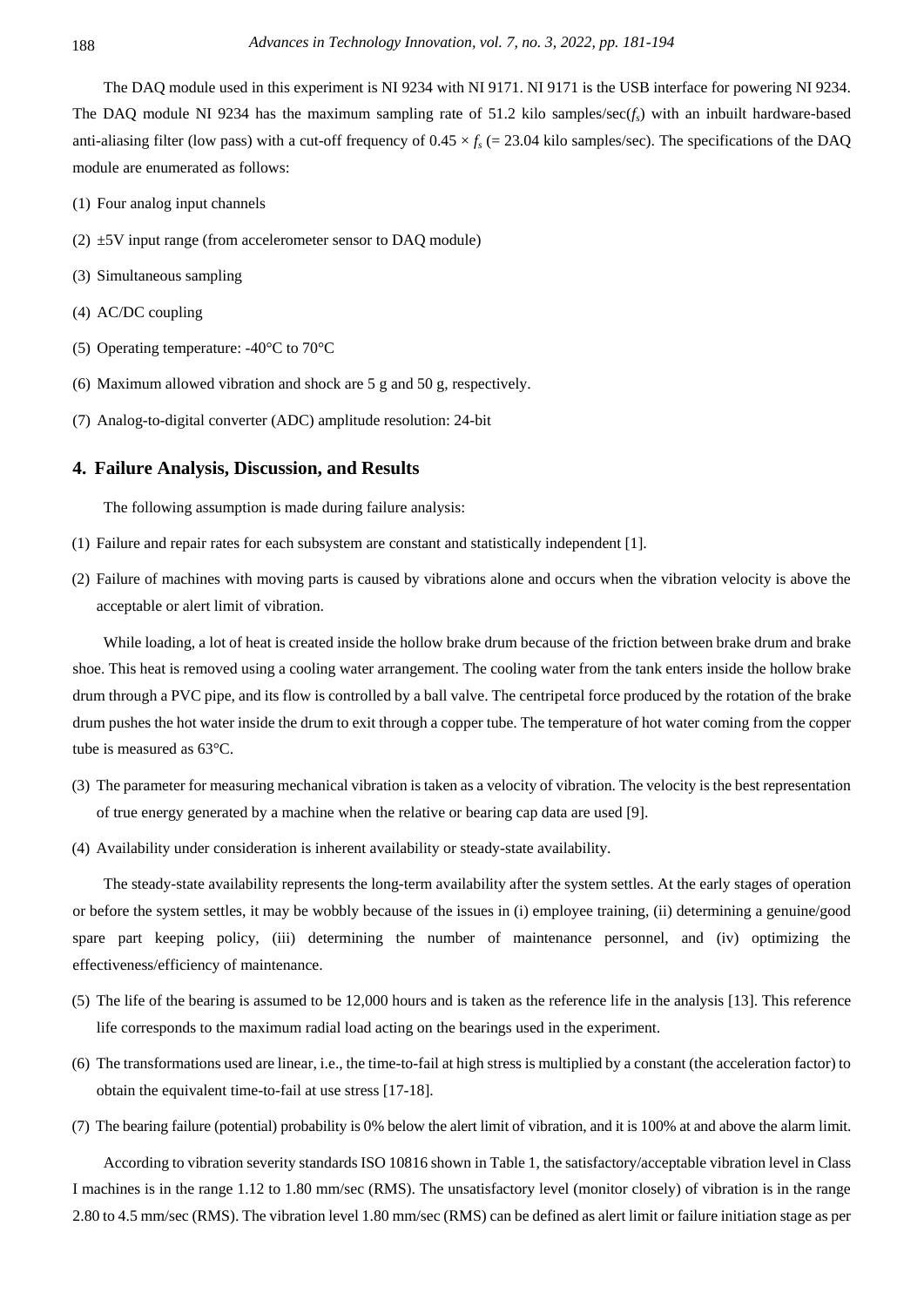P-F curve for Class I machines [3]. The vibration level 4.5 mm/sec (RMS) can be defined as alarm limit or potential failure stage as per P-F curve. Therefore, the system failure probability is zero below the alert limit, and 100% potential failure happens at and above the alarm limit.

In this study, bearing 2 is subjected to ALT by causing the wear in it by adding some silicon carbide paste. The bearing fails because of the excessive wear so created. As the wear in the bearing increases, the vibration in the system also increases. During the experiment, the RMS value of the vibration velocity for a particular system load is recorded after the silicon carbide paste is added. The measurement of RMS vibration velocity continues until the alarm limit of vibration is reached. The availability and reliability of the system are calculated by extrapolating the time corresponding to this recorded RMS value of the vibration velocity to normal-use conditions. The rated life of a ball bearing in working hours can be expressed as [13-14]:

$$
L_{10h} = \left(\frac{C}{P}\right)^3 \times \frac{10^6}{60 \times n} \tag{3}
$$

where  $L_{10h}$  = rated bearing life in hr; *C* = dynamic load capacity (N; constant for identical bearings); *P* = load applied on the system (N);  $n =$  speed of rotation of the motor (RPM).

In the industrial application of bearings, the speed of rotation is relatively constant, and the desired life is expressed in terms of hours of service. In this study, the bearing speed is kept constant at 1,465 RPM. The expected life for bearings in industrial applications is in the range of 12,000 to 20,000 hr [13]. If two groups of identical ball bearings are tested under loads  $P_1$  and  $P_2$  for respective lives  $L_1$  and  $L_2$ , then

$$
\frac{L_1}{L_2} = \left(\frac{P_2}{P_1}\right)^3\tag{4}
$$

The data sheet for the SKF 6202 Z bearing (bearing 2) mentions that the maximum radial load that can be applied on it is 160 N. In the experimental setup, the shaft is simply supported at the two bearing ends. When the radial load applied on the system is 18 kg (176.58 N), by using equilibrium equations for the shaft configuration, the load acting on bearing 2 is found to be 15.51 kg (152 N). When  $L_1 = 12,000$  hr and  $P_1 = 160$  N, the life corresponding to the load of  $P_2 = 15.51$  kg (152 N) on bearing 2 is calculated as  $L_2$  = 13996.21 hr. Similarly, the life of the ball bearing for different system radial loads (*m* kg) can be calculated and is encapsulated in Table 2.

| Radial load applied<br>on the system<br>$(m \text{ kg})$ | Radial load on bearing 2,<br>whose failure due to excess<br>vibration is considered<br>(kg) | Life of bearing 2<br>based on the reference<br>life of $12,000$ hr<br>(hr) |
|----------------------------------------------------------|---------------------------------------------------------------------------------------------|----------------------------------------------------------------------------|
| 14                                                       | 12.06                                                                                       | 29,771.38                                                                  |
| 15                                                       | 12.92                                                                                       | 24,212.20                                                                  |
| 16                                                       | 13.78                                                                                       | 19,959.70                                                                  |
| 17                                                       | 14.65                                                                                       | 16,609.25                                                                  |
| 18                                                       | 15.51                                                                                       | 13,996.21                                                                  |

Table 2 Life of bearing calculated for different system loads

#### *4.1. Experimental data and failure analysis*

Eight trials of the experiment are performed for a particular system load to ensure repeatability. Each trial involved the time series vibration level measurement up to the alarm limit. Thus, a total of 40 trials are conducted for the system loads varying from 14 to 18 kg. By performing the error analysis for the data collected, inappropriate trial measurement is removed.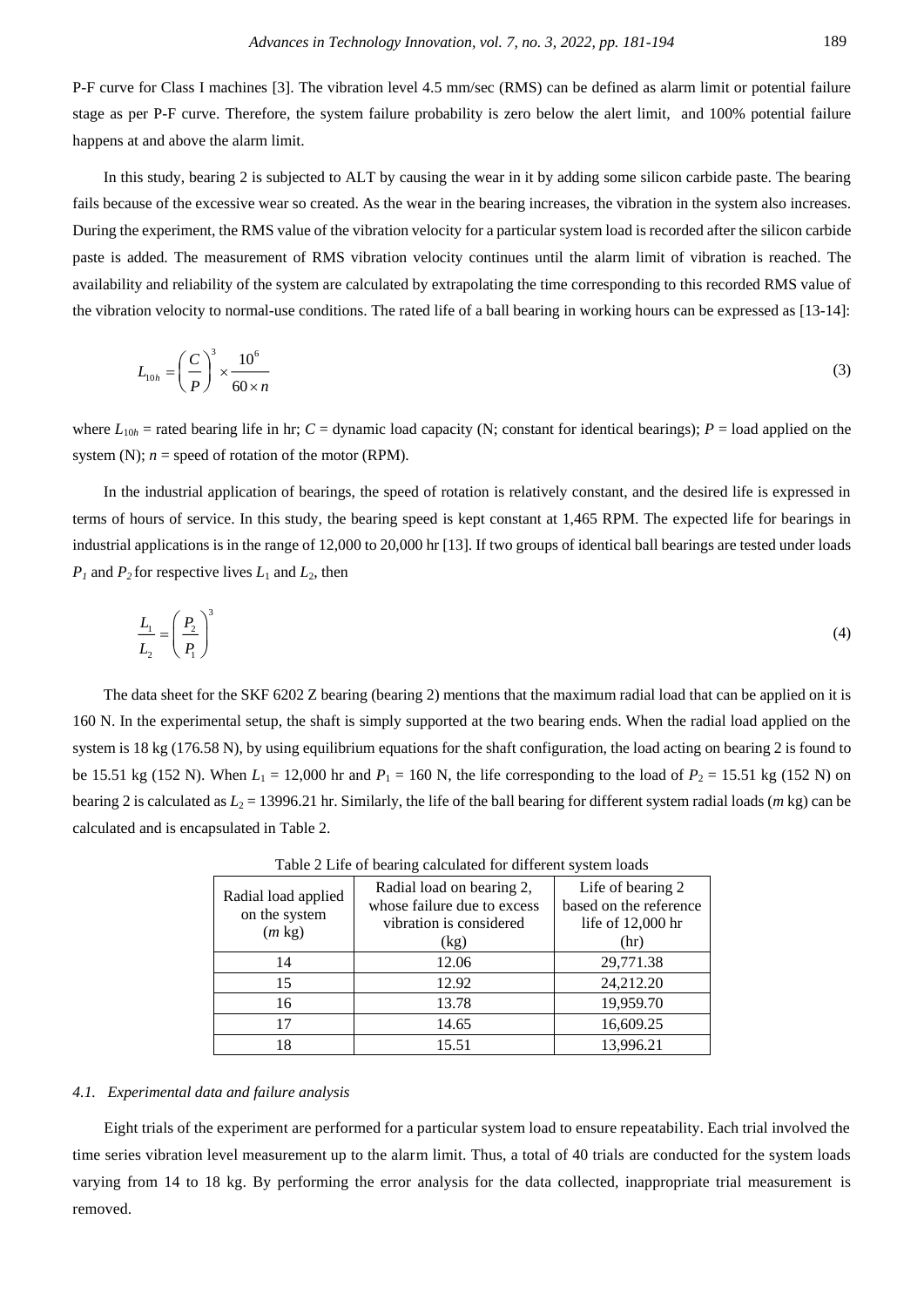Furthermore, a total of 40 bearings fail during the experiment. The silicon carbide paste is added between the inner and outer races of the bearing to create the wear. The common bearing defect is the indentations in the raceways, and when the ball passes over the raceways, mechanical vibration is induced. Table 3 summarizes the measured failure data of vibration velocity (between alert to alarm limits), the time between failures, and the projected useful life period for bearing 2 under the 14 kg system load obtained for each of the six different trials.

The estimated projected time for the bearing for its useful life period is calculated following assumption 6 for the analysis. For an applied system load of *m* kg, the useful life period of the bearing in the system *L* hr (during its normal operating conditions) can be calculated from the observed failure time of *t* s (during experimentation) as given by Eq. (5) [17-18]:

$$
AF^m \times t = L \times 3600 \tag{5}
$$

where  $AF^m$  (the acceleration factor for system load  $m$  kg) is the proportionality constant. For a system load of 14 kg, the value of the acceleration factor used in the analysis is  $AF^{14} = 34,786,423$ . The experiment is repeated for the system loads of 15 kg, 16 kg, 17 kg, and 18 kg in a similar way, and the values are calculated.

Using curve-fitting techniques, the relation between the vibration velocity and the projected time for the system loads from 14 kg to 18 kg is found to be parabolic in nature with goodness of fit,  $R^2 \ge 0.95$ . The relationship can be written as:

$$
V = at_p^2 + b \times t_p + c \tag{6}
$$

where *V* represents the vibration velocity recorded in mm/hr between alert to alarm limits for the system load (*m* kg);  $t_p$ represents the projected time calculated in hrs using the acceleration factor (*AF <sup>m</sup>* ) corresponding to the vibration velocity (*V*). The system load (*m* kg), coefficients (*a*, *b*, and *c*) in Eq. (6), goodness of fit ( $R^2$  value) for Eq. (6), and acceleration factor ( $AF^n$ ) obtained from this study are summarized in Table 4.

Using curve-fitting techniques, the relation between the vibration velocity *V* (mm/hr) and the average value of projected time for system loads from 14 kg to 18 kg,  $t_{pa}$  (hr), is found to be parabolic in nature with the  $R^2$  value 0.9986. The relationship can be expressed as:

$$
V = 0.00003 \times t_{pa}^{2} + 0.0583 \times t_{pa} + 2169.7, \quad \text{for } 6480 \, \text{mm/hr} \le V \le 16200 \, \text{mm/hr} \tag{7}
$$

For any given vibration velocity, the corresponding projected time can be obtained by solving Eq. (7).

The values of vibration velocity in mm/hr and the corresponding values of MTBF and failure rate for the 14 kg system load are encapsulated in Table 5. The MTBF (12,998.2 hr) corresponding to vibration velocity 6,480 mm/hr (1.8 mm/sec) is obtained by deducting the value of average useful life period of the bearing, 16,773.18 hr (corresponding to 6,480 mm/hr) from the useful average life 29,771.38 (corresponding to 16,200 mm/hr). Similarly, the MTBF (11,492.4 hr) corresponding to vibration velocity 7,200 mm/hr is obtained by deducting the value of average useful life period of the bearing, 18,278.98 hr (corresponding to 7,200 mm/hr) from the useful average life 29,771.38 (corresponding to 16,200 mm/hr). Likewise, other values from 10,255.55 hr to 0.00 hr are obtained.

In accordance with Table 5, the variation of failure rate (per hr) of the experimental setup of Class I machine with vibration velocity (mm/hr) for the system load of 14 kg, can be drawn as shown in Fig. 4. The system availability can be calculated using the Eq. (2). The repair corresponding to bearing failure involves (a) changing the bearing and (b) (occasionally) changing the shaft. The MTTR is calculated as 47 min (0.783 hr).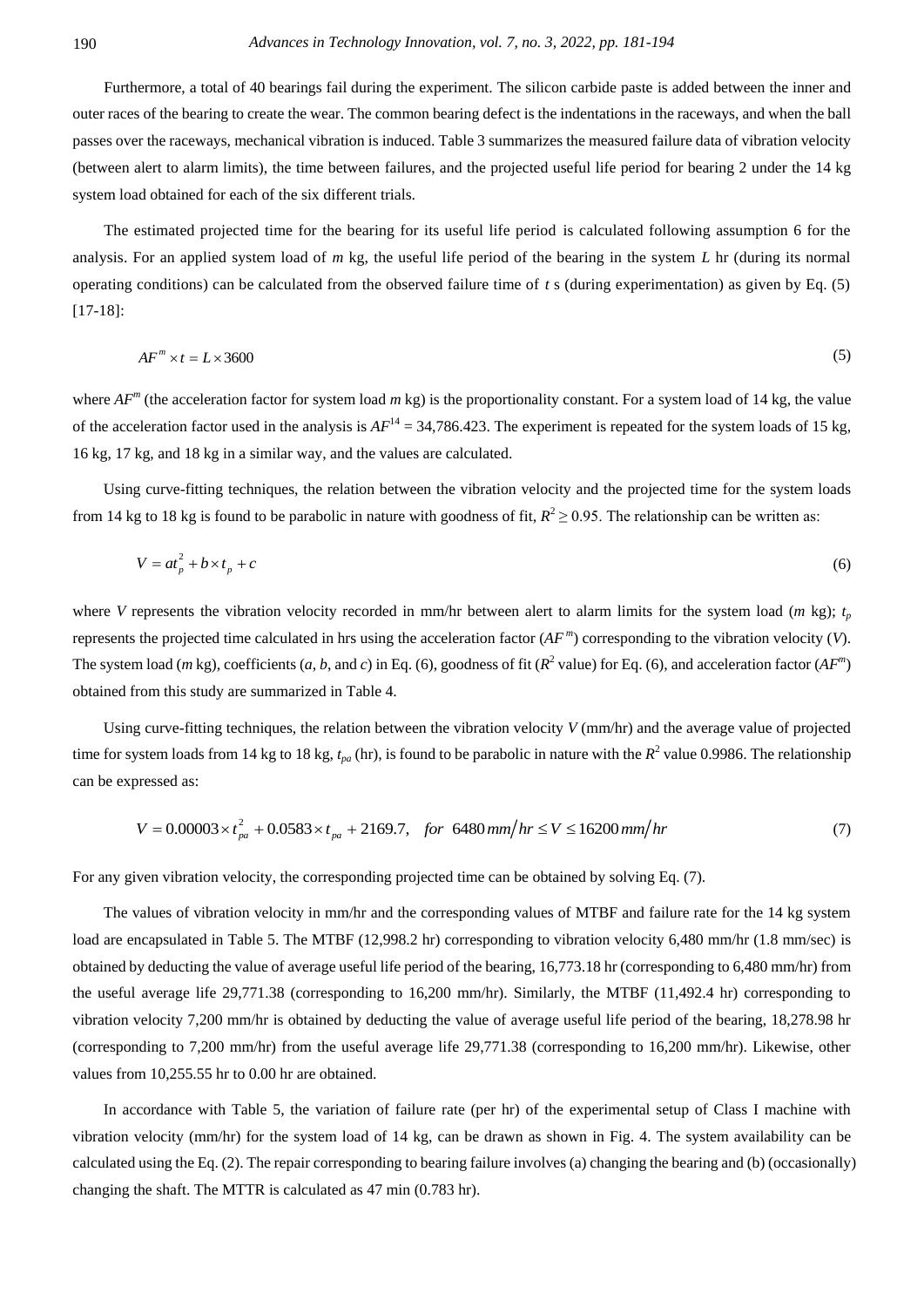| Vibration           | Time(s) |         |         |         |         |         | Projected time for |                                            |
|---------------------|---------|---------|---------|---------|---------|---------|--------------------|--------------------------------------------|
| velocity<br>(mm/hr) | Trial 1 | Trial 2 | Trial 3 | Trial 4 | Trial 5 | Trial 6 | Average<br>value   | bearing for its useful<br>life period (hr) |
| 6,480               | 1,902   | 1,734   | 1,700   | 1,692   | 1,694   | 1,693   | 1,735.83           | 16,773.18                                  |
| 7,200               | 1,988   | 1,914   | 1,870   | 1,858   | 1,860   | 1,860   | 1,891.67           | 18,278.98                                  |
| 7,920               | 2,074   | 2,026   | 2,008   | 2,002   | 2,004   | 2,004   | 2,019.67           | 19,515.83                                  |
| 8,640               | 2,200   | 2,176   | 2,164   | 2,162   | 2,162   | 2,162   | 2,171.00           | 20,978.15                                  |
| 9,360               | 2,268   | 2,270   | 2,270   | 2,270   | 2,269   | 2,270   | 2,269.50           | 21,929.94                                  |
| 10,080              | 2,374   | 2,374   | 2,374   | 2,374   | 2,374   | 2,373   | 2,373.83           | 22,938.10                                  |
| 10,800              | 2,438   | 2,448   | 2,454   | 2,454   | 2454    | 2,454   | 2,450.33           | 23,677.31                                  |
| 11,520              | 2,496   | 2,520   | 2,526   | 2,528   | 2,528   | 2,528   | 2,521.00           | 24,360.16                                  |
| 12,240              | 2,570   | 2,614   | 2,622   | 2,624   | 2,623   | 2,622   | 2,612.50           | 25,244.31                                  |
| 12,960              | 2,714   | 2,733   | 2,738   | 2,740   | 2,739   | 2,738   | 2,733.67           | 26,415.13                                  |
| 13,680              | 2,806   | 2,838   | 2,846   | 2,848   | 2,848   | 2,847   | 2,838.83           | 27,431.35                                  |
| 14,400              | 2,896   | 2,934   | 2,944   | 2,946   | 2,946   | 2,945   | 2,935.17           | 28,362.21                                  |
| 14,760              | 2,936   | 2,969   | 2,980   | 2,982   | 2,982   | 2,982   | 2,971.83           | 28,716.51                                  |
| 15,120              | 2,968   | 3,004   | 3,014   | 3,016   | 3,015   | 3,016   | 3,005.50           | 29,041.83                                  |
| 15,480              | 2,998   | 3,034   | 3,042   | 3,044   | 3,043   | 3,044   | 3,034.17           | 29,318.83                                  |
| 15,840              | 3,028   | 3,060   | 3,068   | 3,069   | 3,068   | 3,069   | 3,060.33           | 29,571.68                                  |
| 16,200              | 3,060   | 3,086   | 3,091   | 3,075   | 3,090   | 3,084   | 3,081.00           | 29,771.38                                  |

Table 3 The measured failure data and the projected useful life period for bearing 2 under the 14 kg system load

Table 4 The system load, coefficients, goodness of fit, and acceleration factor obtained from this study

| System load      | Coefficients             |           |               | Goodness of fit       | Acceleration factor |
|------------------|--------------------------|-----------|---------------|-----------------------|---------------------|
| $(m \text{ kg})$ | a                        |           | $\mathcal{C}$ | $(R^2 \text{ value})$ | $(AF^m)$            |
| 14               | $+1.7491 \times 10^{-5}$ | $-0.0803$ | $+2828.30$    | 0.997                 | 34,786.423          |
| 15               | $+2.2053 \times 10^{-5}$ | $-0.0313$ | $+3975.10$    | 0.999                 | 32,723.243          |
| 16               | $-1.4072 \times 10^{-5}$ | $+1.4825$ | $-7885.70$    | 0.987                 | 32,694.021          |
| 17               | $+2.2995 \times 10^{-5}$ | $+0.5762$ | $-294.48$     | 0.989                 | 33,196.922          |
| 18               | $+2.4260 \times 10^{-4}$ | $-3.7696$ | $+21356.00$   | 0.997                 | 37,301.122          |

| Table 5 The vibration velocity, MTBF, and failure rate |
|--------------------------------------------------------|
| of the system for the 14 kg system load                |

| $\frac{1}{2}$ and $\frac{1}{2}$ and $\frac{1}{2}$ and $\frac{1}{2}$ and $\frac{1}{2}$ and $\frac{1}{2}$ are $\frac{1}{2}$ |              |  |  |  |  |
|---------------------------------------------------------------------------------------------------------------------------|--------------|--|--|--|--|
| <b>MTBF</b>                                                                                                               | Failure rate |  |  |  |  |
| (hr)                                                                                                                      | (per hr)     |  |  |  |  |
| 12,998.20                                                                                                                 | 0.000076934  |  |  |  |  |
| 11,492.40                                                                                                                 | 0.000087014  |  |  |  |  |
| 10,255.55                                                                                                                 | 0.000097508  |  |  |  |  |
| 8,793.23                                                                                                                  | 0.000113724  |  |  |  |  |
| 7,841.44                                                                                                                  | 0.000127528  |  |  |  |  |
| 6,833.28                                                                                                                  | 0.000146343  |  |  |  |  |
| 6,094.07                                                                                                                  | 0.000164094  |  |  |  |  |
| 5,411.22                                                                                                                  | 0.000184801  |  |  |  |  |
| 4,527.07                                                                                                                  | 0.000220894  |  |  |  |  |
| 3,356.25                                                                                                                  | 0.000297952  |  |  |  |  |
| 2,340.03                                                                                                                  | 0.000427345  |  |  |  |  |
| 1,409.17                                                                                                                  | 0.000709637  |  |  |  |  |
| 1,054.87                                                                                                                  | 0.000947988  |  |  |  |  |
| 729.55                                                                                                                    | 0.001370711  |  |  |  |  |
| 452.55                                                                                                                    | 0.002209724  |  |  |  |  |
| 199.70                                                                                                                    | 0.005007524  |  |  |  |  |
| 0.00                                                                                                                      | $\infty$     |  |  |  |  |
|                                                                                                                           |              |  |  |  |  |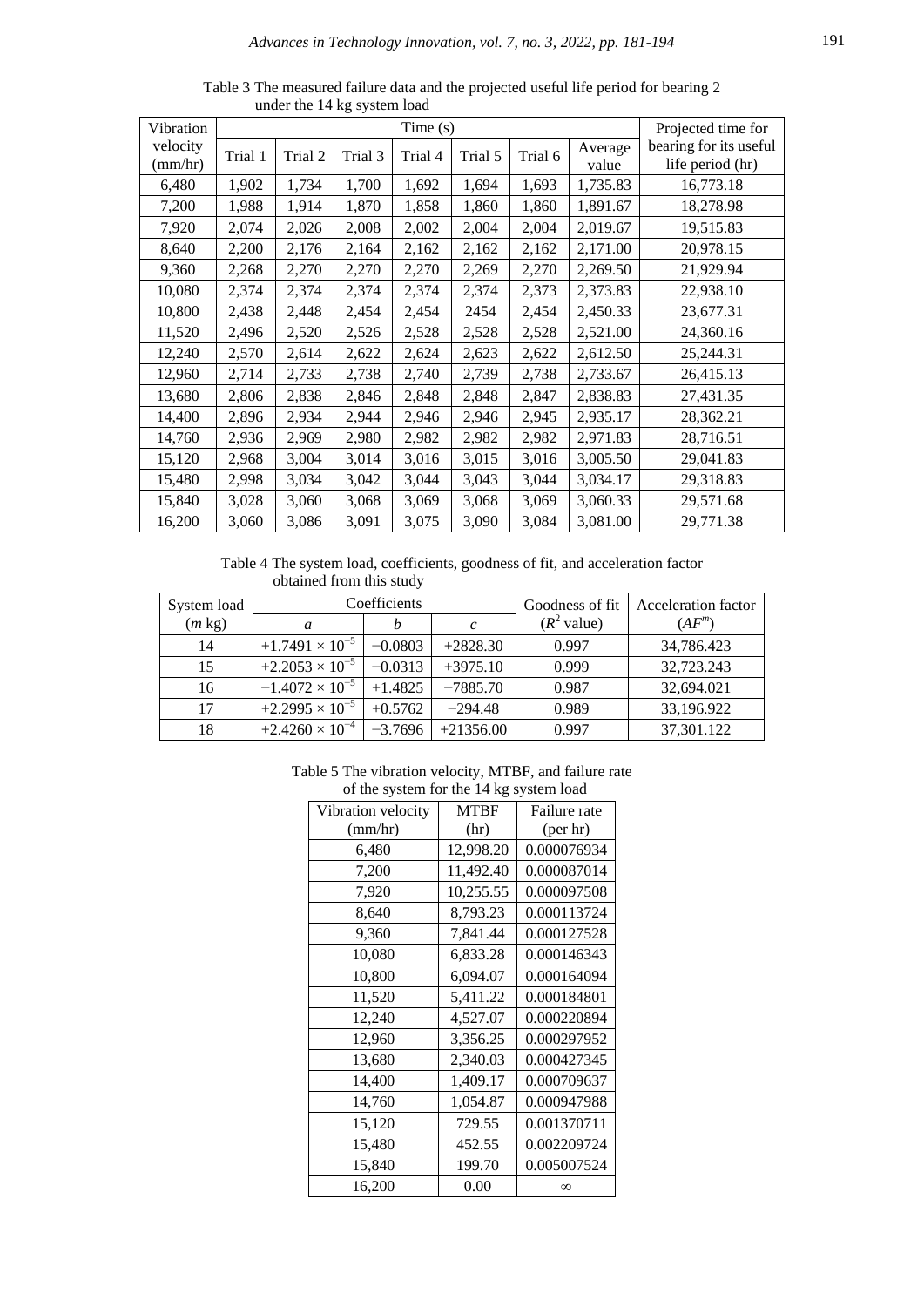

Fig. 4 Variation of failure rate (per hr) with vibration velocity (mm/hr) for the 14 kg system load



Fig. 5 Variation of system availability with vibration velocity for different system loads

Fig. 5 shows the variation of system availability with vibration velocity (mm/hr) for different system loads from 14 kg to 18 kg. It is found that there is a slight decrease in availability between alert and alarm limit of vibration, and at the latter, there is a sudden decrease in availability to a value of zero for all system loads. It can be noted that at the maintenance initiation point, the system availability begins to decline. This is because, from this point onward, the reliability starts to decrease rapidly.

The value of the maintenance initiation point for possible system loads is obtained as 12,176 mm/hr (3.4 mm/s). The value 3.4 mm/s is considered to be the maintenance initiation point for a system of Class I machines. By considering all the possible system loads, the relation between the time available for maintenance initiation  $T_a$  (hr) and the vibration velocity  $V$  (mm/hr) is given by:

$$
T_a = 0.00008V^2 - 2.5944V + 20196
$$
, for 6480 mm/hr  $\leq V \leq 12176$  mm/hr (8)

#### *4.2. Error analysis*

Keeping the system configuration and applied load unaltered, eight trials of the experiment are conducted, and the RMS vibration velocity values and the corresponding times are recorded. Using Grubbs' test at a significance level  $(\alpha) = 0.02$ , the trials which involve outliers are detected and removed for a particular system load. The trials that are removed are two trials for the system loads of 14 kg, 15 kg, and 17 kg, and three trials for the system loads of 16 kg and 18 kg. The remaining trials of time (corresponding to the vibration velocity between alert and alarm limits) for the system loads of 14 kg, 15 kg, 16 kg, 17 kg, and 18 kg are subjected to error analysis to find the margin of error at 95% confidence interval.

The maximum value of percentage margin of error (at 95% confidence interval) in the average time is calculated as 3.5%, which corresponds to the average time of 1735.83 s (corresponding to the vibration velocity 1.8 mm/s) for the system load of 14 kg. The minimum value of the percentage margin of error in the average time is 0.013%, which corresponds to the average time of 2373.83 sec (corresponding to the vibration velocity 2.8 mm/sec) for the system load of 14 kg.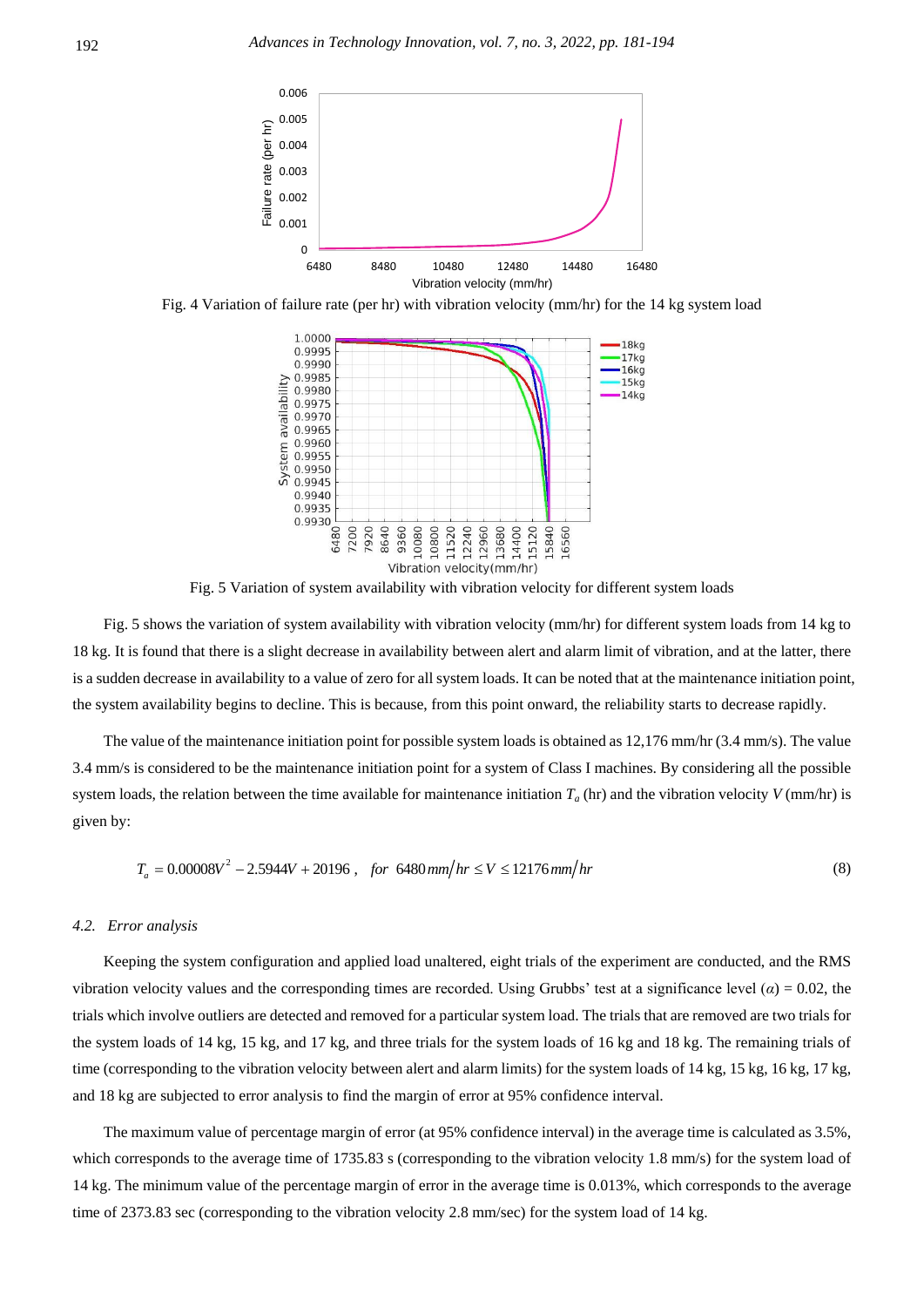

Fig. 6 Vibration velocity vs the average time corresponding to system loads (14 kg to18 kg) with error bars

Fig. 6 depicts the variation of vibration velocity between the alert and alarm limits against the average time of different trials (recorded in ALT of bearing) for system loads from 14 kg to 18 kg. Error bars (corresponding to the margin of error) in the average time are also shown in this figure.

#### **5. Conclusions**

In this experimental study, the failure of the machine was assessed by considering vibrations above the alert limit. Accelerated life tests were conducted by creating a severe environment of high stress in the bearing of a Class I machine system for experimentation. By a suitable external mechanism, the wear rate in the bearing was increased rapidly until failure occurred. The resulting vibration data were captured as a time series for analysis. The vibration was recorded as vibration velocity (RMS). Using a linear transformation, the time recorded was converted to the corresponding value in its normal use. A suitable loading mechanism was designed to apply possible magnitudes of system load. The major contributions of the proposed experimental study are summarized below.

- (1) It is demonstrated that the CBM initiation point of vibration velocity can be accurately predicted by the analysis of the pattern of system availability with vibrations to ensure the long life of the process plant machines and to enhance the overall performance of the plant.
- (2) The proposed model established a relationship between the vibration velocity and the projected useful life period of the bearing for the system of the electric motor with rated power 5 HP (Class I machine) applied with different possible system loads. For a given value of maintenance initiation point of vibration velocity and a possible system load, the corresponding life of the bearing in the system can be computed using the proposed relation to conduct the systematic maintenance of the machines effectively.
- (3) In the proposed model, a general equation is developed between the time available for maintenance initiation and vibration velocity for the given system by considering different possible system loads.
- (4) The experimental study revealed that in CBM, the vibration parameter can be used as a reliable characteristic to predict the maintenance initiation point.

# **Conflicts of Interest**

The authors declare no conflict of interest.

## **References**

- [1] H. D. Goel, J. Grievink, P. M. Herder, and M. P. Weijnen, "Integrating Reliability Optimization into Chemical Process Synthesis," Reliability Engineering and System Safety, vol. 78, no. 3, pp. 247-258, December 2002.
- [2] S. S. Rao, Reliability-Based Design, 1st ed., New York: McGraw-Hill Inc., 1992.
- [3] R. Gulati, Maintenance and Reliability Best Practices, 2nd ed., New York: Industrial Press Inc., 2012.